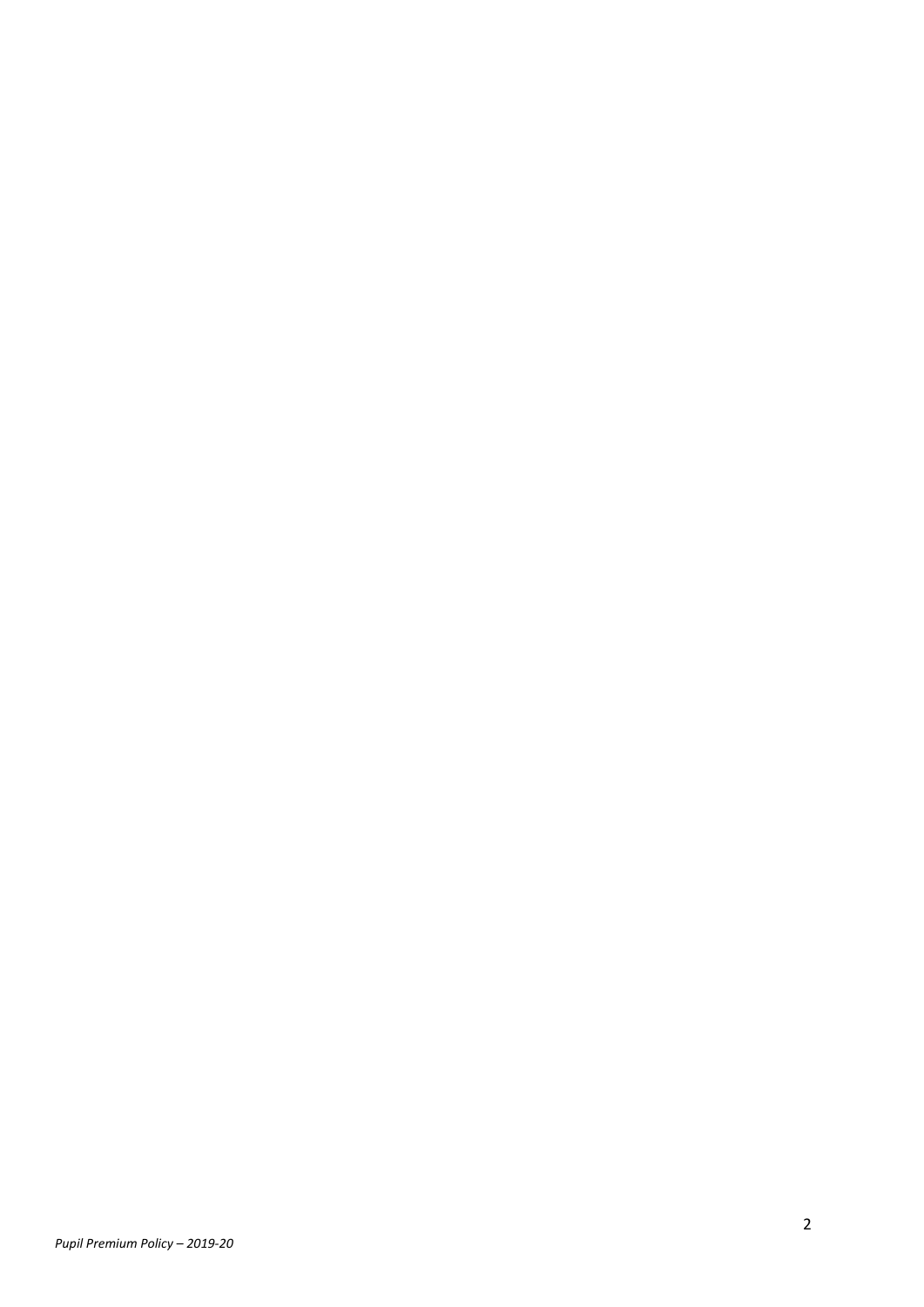## **Trust Vision Statement**

**The vision of the Berlesduna Multi Academy is to create and foster a culture of high aspiration, enjoyment for learning, academic success and lifelong skills amongst all pupils, regardless of their social, economic or cultural background.** 

#### **Aims**

At Berlesduna Academy Trust we believe that teaching and learning opportunities must meet the needs of all the pupils to ensure we provide the very highest standards of education for each child. It is also our belief that we want to provide children with opportunities they may not always have, particularly for those children who may be socially disadvantaged.

#### **Background**

The Pupil Premium and Early Years Pupil Premium (referred to thereafter in this document as Pupil Premium) is a government initiative that targets extra money at pupils from disadvantaged backgrounds. Research shows that pupils from disadvantaged backgrounds underachieve compared to their non-disadvantaged peers. The premium is provided to enable these pupils to be supported to reach their potential.

The Government has used pupils entitled to free school meals (FSM), looked after children (LAC) and service children as indicators of deprivation, and have provided a fixed amount of money for schools per pupil based on the number of pupils registered for FSM over a rolling six-year period. At Berlesduna we will be using the indicator of those eligible for FSM as well as identified vulnerable groups as our target children to increase attainment.

#### **Context**

When making decisions about using pupil premium funding it is important to consider the context of the school and the subsequent challenges faced. Common barriers for FSM children can be less support at home, weak language and communication skills, lack of confidence, more frequent behaviour difficulties, and attendance and punctuality issues. There may also be complex family situations that prevent children from flourishing. The challenges are varied and there is no 'one size fits all'.

#### **Key Principles**

By following the key principles below, we believe we can maximise the impact of our pupil premium spending.

#### *Building Belief*

We will provide a culture where:

- staff believe that there are 'no limits' to what our children can achieve
- there are 'no excuses' made for underperformance
- staff adopt a 'solution-focused' approach to overcoming barriers
- staff support children to develop 'growth' mind sets towards learning

#### *Analysing Data*

We will ensure that:

- all staff are involved in the analysis of data so that they are fully aware of strengths and weaknesses across the Trust and at school level
- we use research (e.g. Education Endowment Foundation Toolkit) to support us in determining the strategies that will be most effective

#### *Identification of Pupils*

We will ensure that: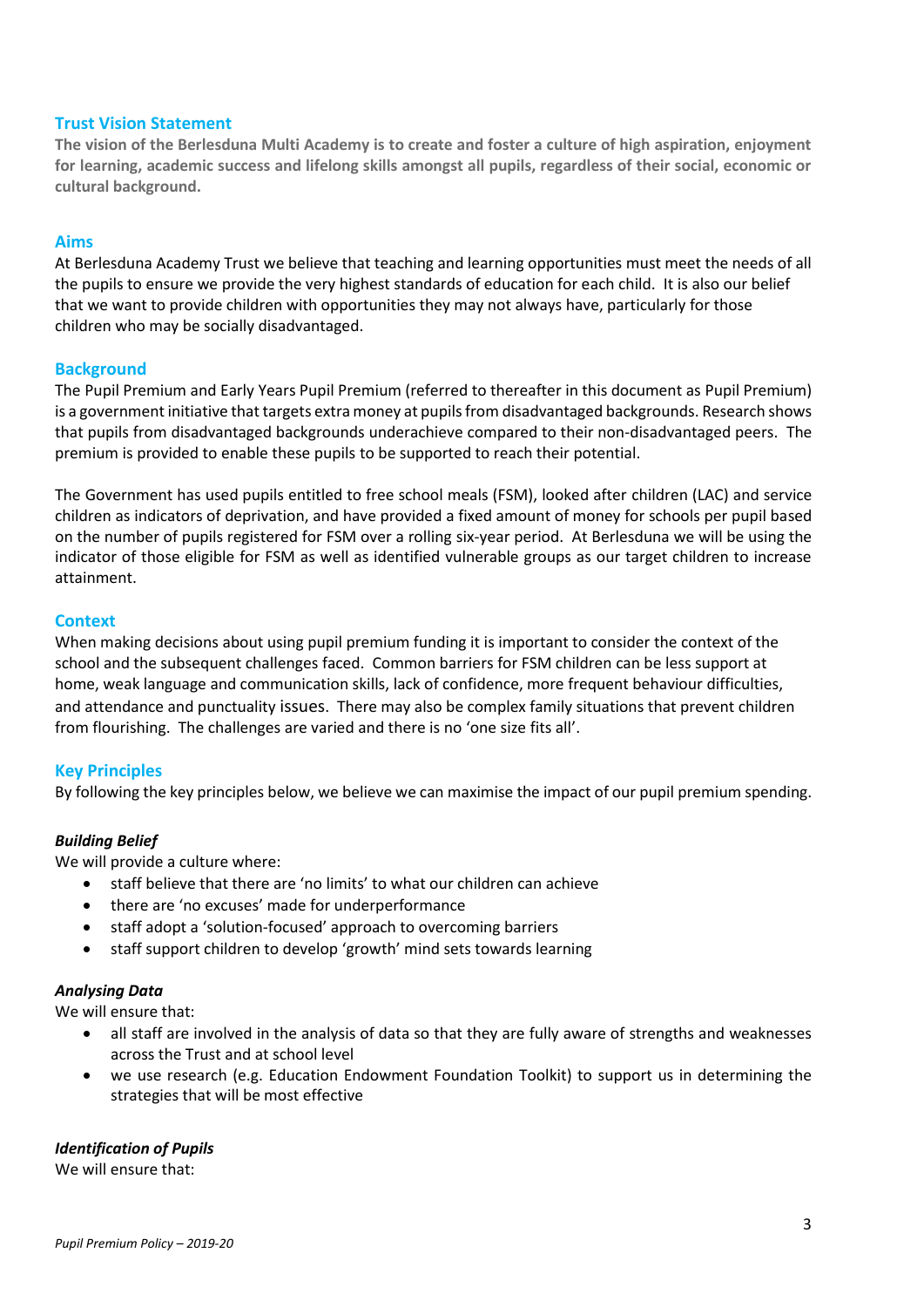- all teaching staff and support staff are involved in the analysis of data and identification of pupils
- all staff are aware of who pupil premium and vulnerable children are
- all pupil premium children benefit from the funding, not just those who are underperforming
- underachievement at all levels is targeted (not just lower attaining pupils)
- children's individual needs are considered carefully so that we provide support for those children who could be doing 'even better if.....'

#### *Improving Day to Day Teaching*

We will continue to ensure that **all** children across our Trust receive good teaching, with increasing percentages of outstanding teaching achieved by using our leaders to:

- set high expectations
- address any within-school variance
- ensure consistent implementation of the non-negotiables, e.g. marking and guided reading
- share good practice within the school and draw on external expertise
- provide high quality CPD
- improve assessment through joint levelling and moderation

#### *Increasing learning time*

We will maximise the time children must make progress through:

- improving attendance and punctuality
- providing earlier intervention (KS1 and EYFS)
- extended learning out of school hours

#### *Individualising support*

We will ensure that the additional support we provide is effective by:

- looking at the individual needs of each child and identifying barriers to learning
- x ensuring additional support staff and class teachers communicate regularly
- x using team leaders to provide high quality interventions across their phases
- matching the skills of the support staff to the interventions they provide
- x working with other agencies to bring in additional expertise
- providing extensive support for parents
- tailoring interventions to the needs of the child
- recognising and building on children's strengths to further boost confidence

#### *Going the Extra Mile*

In our determination to ensure that ALL children succeed we recognise the need for and are committed to providing completely individualised interventions for set periods of time to support children in times of crisis.

# **Monitoring and Evaluation**

We will ensure that:

- a wide range of data is used achievement data, pupils' work, observations, learning walks, case studies, and staff, parent and pupil voice
- assessment data is collected frequently so that the impact of interventions can be monitored regularly
- assessments are closely moderated to ensure they are accurate
- x teaching staff and support staff attend and contribute to pupil progress meetings each term and the identification of children is reviewed
- regular feedback about performance is given to children and parents
- interventions are adapted or changed if they are not working
- case studies are used to evaluate the impact of pastoral interventions, such as on attendance and behaviour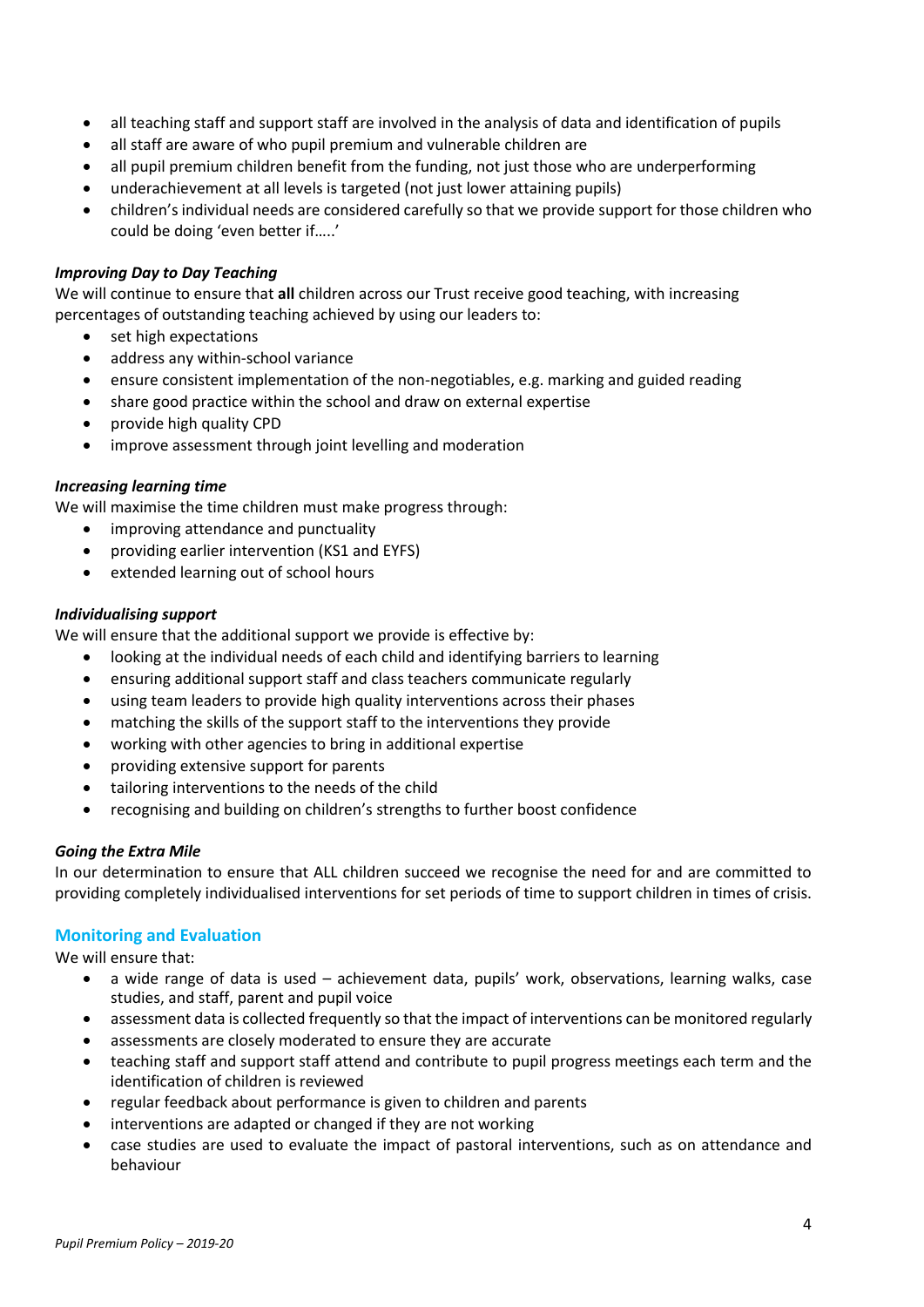- a designated member of the SLT maintains an overview of pupil premium spending for each school
- a governor is given responsibility for pupil premium at each school
- the finance and audit committee of the Trust will review Pupil Premium spending

## **Reporting**

When reporting about pupil premium funding to Governors and to the Trust we will include:

- information about the context of the school
- objectives for the year
	- $\triangleright$  reasons for decision making
	- $\triangleright$  analysis of data
	- $\triangleright$  use of research
- nature of support and allocation
	- $\triangleright$  learning in the curriculum
	- $\triangleright$  social, emotional and behavioural issues
	- $\triangleright$  enrichment beyond the curriculum
	- $\triangleright$  families and community
- an overview of spending
	- $\triangleright$  total PPG (pupil premium grant) received
	- $\triangleright$  total PPG spent
	- $\triangleright$  total PPG remaining
- a summary of the impact of PPG
	- $\triangleright$  performance of disadvantaged pupils (compared to non-pupil premium children)
	- $\triangleright$  other evidence of impact e.g. Ofsted, Accreditations
	- $\triangleright$  case studies (pastoral support, individualised interventions)
	- $\triangleright$  implications for pupil premium spending the following year

The Governing Body and Trust will consider the information provided to ensure that pupil premium funding is used to achieve maximum impact for our children.

Appendix 1 is the template for reporting to parents on the website.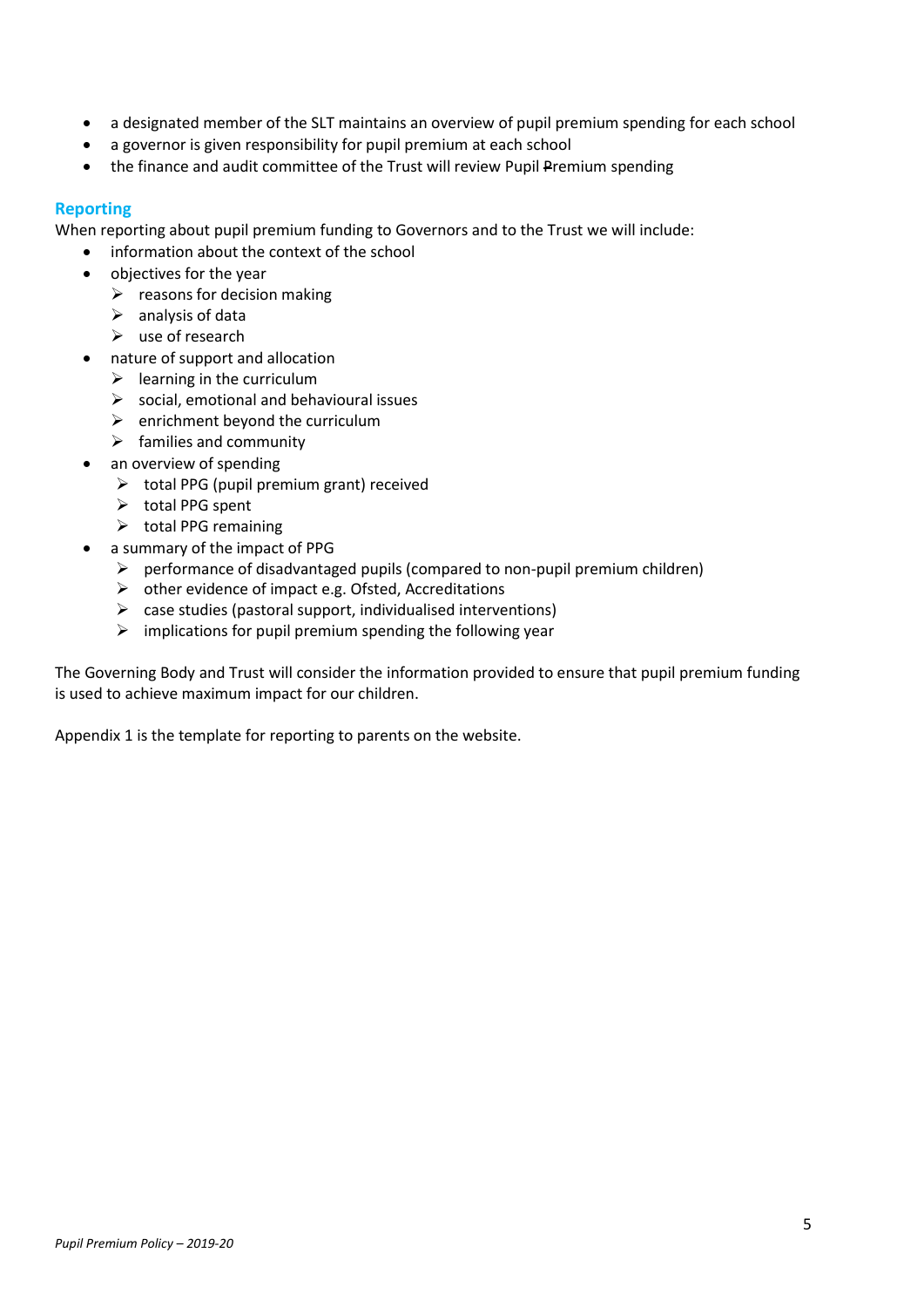# **Appendix 1**



#### **Pupil Premium Report 2019/2020**

Both Grants are additional funding given to publicly funded schools in England to raise the attainment of disadvantaged pupils and close the gap between them and their peers.

At Berlesduna Academy Trust we believe that teaching and learning opportunities must meet the needs of all the pupils to ensure we provide the very highest standards of education for every child. It is also our belief that we want to provide children with opportunities they may not always have, particularly for those children who may be socially disadvantaged.

| Number of Pupils and Pupil Premium Grant and Early Years Pupil Premium Grant received |                                                   |                   |                 |  |  |
|---------------------------------------------------------------------------------------|---------------------------------------------------|-------------------|-----------------|--|--|
| Total number on role                                                                  |                                                   | X                 |                 |  |  |
| Total number of pupils eligible for Pupil Premium                                     |                                                   | у                 |                 |  |  |
| Total amount of Pupil Premium Grant and Early Years Pupil Premium Grant received      |                                                   | z                 |                 |  |  |
| <b>Objectives of spending Pupil Premium</b>                                           |                                                   |                   |                 |  |  |
| the quality of education for all children is improved                                 |                                                   |                   |                 |  |  |
| to close the attainment gap between disadvantaged pupils and their peers              |                                                   |                   |                 |  |  |
|                                                                                       | to improve the attendance of disadvantaged pupils |                   |                 |  |  |
| Record of Pupil Premium spending by item/project 2019/2020                            |                                                   |                   |                 |  |  |
| Item/Project                                                                          | Cost                                              | <b>Objectives</b> | <b>Outcomes</b> |  |  |
|                                                                                       |                                                   |                   |                 |  |  |
|                                                                                       |                                                   |                   |                 |  |  |
|                                                                                       |                                                   |                   |                 |  |  |
|                                                                                       |                                                   |                   |                 |  |  |
|                                                                                       |                                                   |                   |                 |  |  |
|                                                                                       |                                                   |                   |                 |  |  |
|                                                                                       |                                                   |                   |                 |  |  |
|                                                                                       |                                                   |                   |                 |  |  |
|                                                                                       |                                                   |                   |                 |  |  |
|                                                                                       |                                                   |                   |                 |  |  |
|                                                                                       |                                                   |                   |                 |  |  |
|                                                                                       |                                                   |                   |                 |  |  |
|                                                                                       |                                                   |                   |                 |  |  |
|                                                                                       |                                                   |                   |                 |  |  |
|                                                                                       |                                                   |                   |                 |  |  |
|                                                                                       |                                                   |                   |                 |  |  |
|                                                                                       |                                                   |                   |                 |  |  |